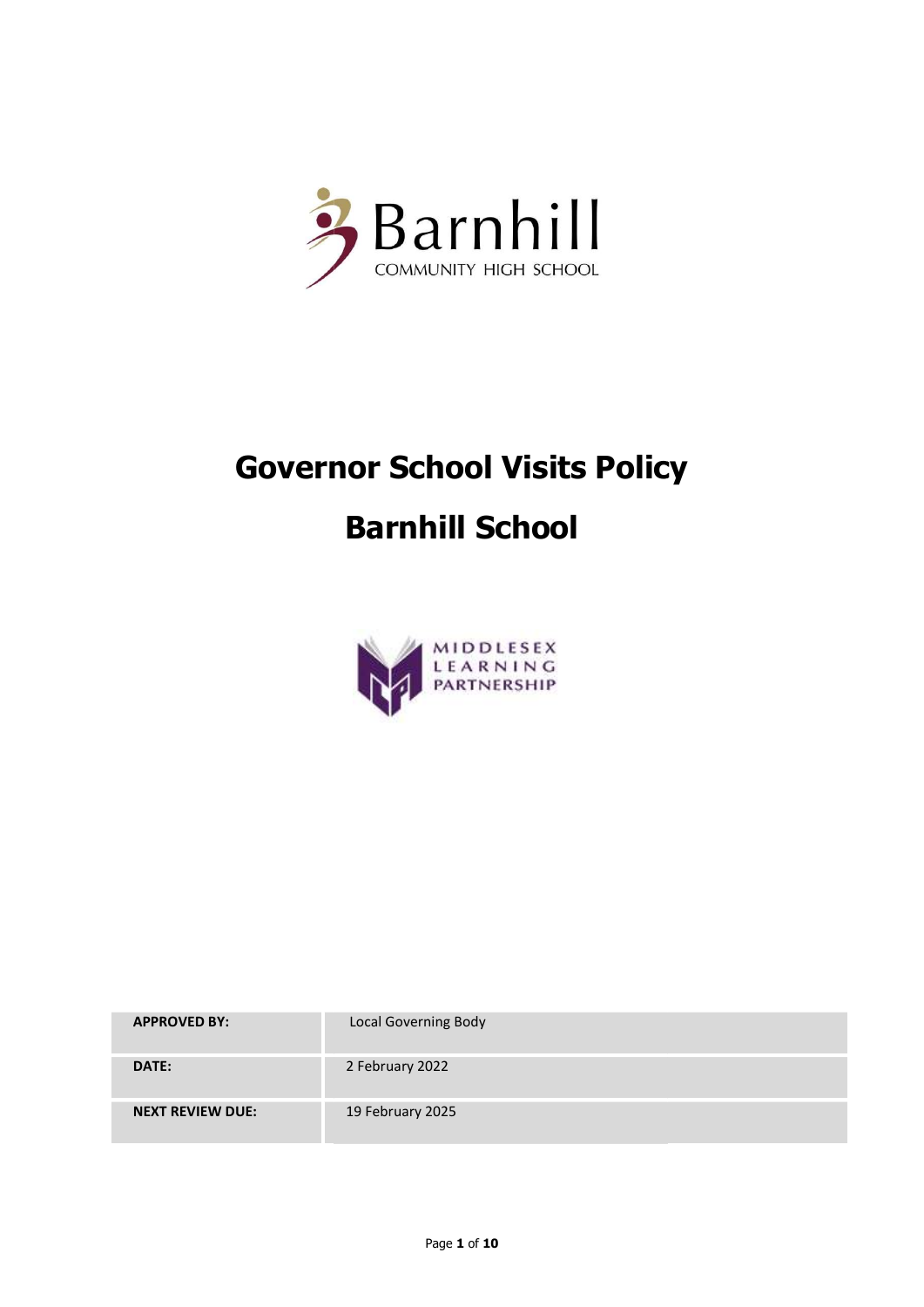# Governor School Visits Policy

## Rationale

Governors are expected to monitor the implementation of policies and plans and to evaluate the progress that the school is making. Much of the monitoring will be done by the Headteacher, senior leaders and other members of staff reporting to the governing bodies and its committees. However, it is also good practice for governors to visit the school during the school day to see the impact of their policies and plans on the school's practice. An effective partnership between governors and staff, based on mutual understanding and respect, benefits the whole school community. School visits are one way to facilitate appropriate challenge by the governing body and provide timely support.

# Purposes/Aims

The purpose of this policy is to provide a framework for governors to make focused monitoring visits to the school so that they can:

- Improve governor knowledge of the school, its staff, needs and priorities
- Understand the strengths and weaknesses of the school to develop informed questions for governing body and committee meetings
- Build an effective working relationship with the staff, particularly those in senior leadership roles beyond the Headteacher
- Have a better understanding of the context in which staff work
- Observe policies and plans being implemented on a day-to-day basis regarding achievement, behaviour and safety, teaching and learning, and leadership
- Monitor and assess the priorities as outlined in the school improvement plan
- Assist the governing body in fulfilling its statutory duties by reporting the findings of each visit to the relevant committee or local governing body

Governor visits should be positive and supportive events. The purpose is not to assess the quality of teaching provision or to pursue issues that relate to the day-to-day management of the school other than as agreed with the Headteacher or relevant senior leader.

## The Visit Framework

The visit framework is designed to facilitate links between Ofsted's key areas, the SEF, the school improvement plan, and statutory policies and documents to committees and individual governors.

## Attached Governors

Each governor will be attached to at least one particular area or Ofsted strand, which will normally comprise the focus of his/her visit. For some larger areas, more than one governor may be attached and governors may visit in pairs. Governors may change their assigned area from year to year to develop a broader understanding of each of the Ofsted strands and the work of the school leaders.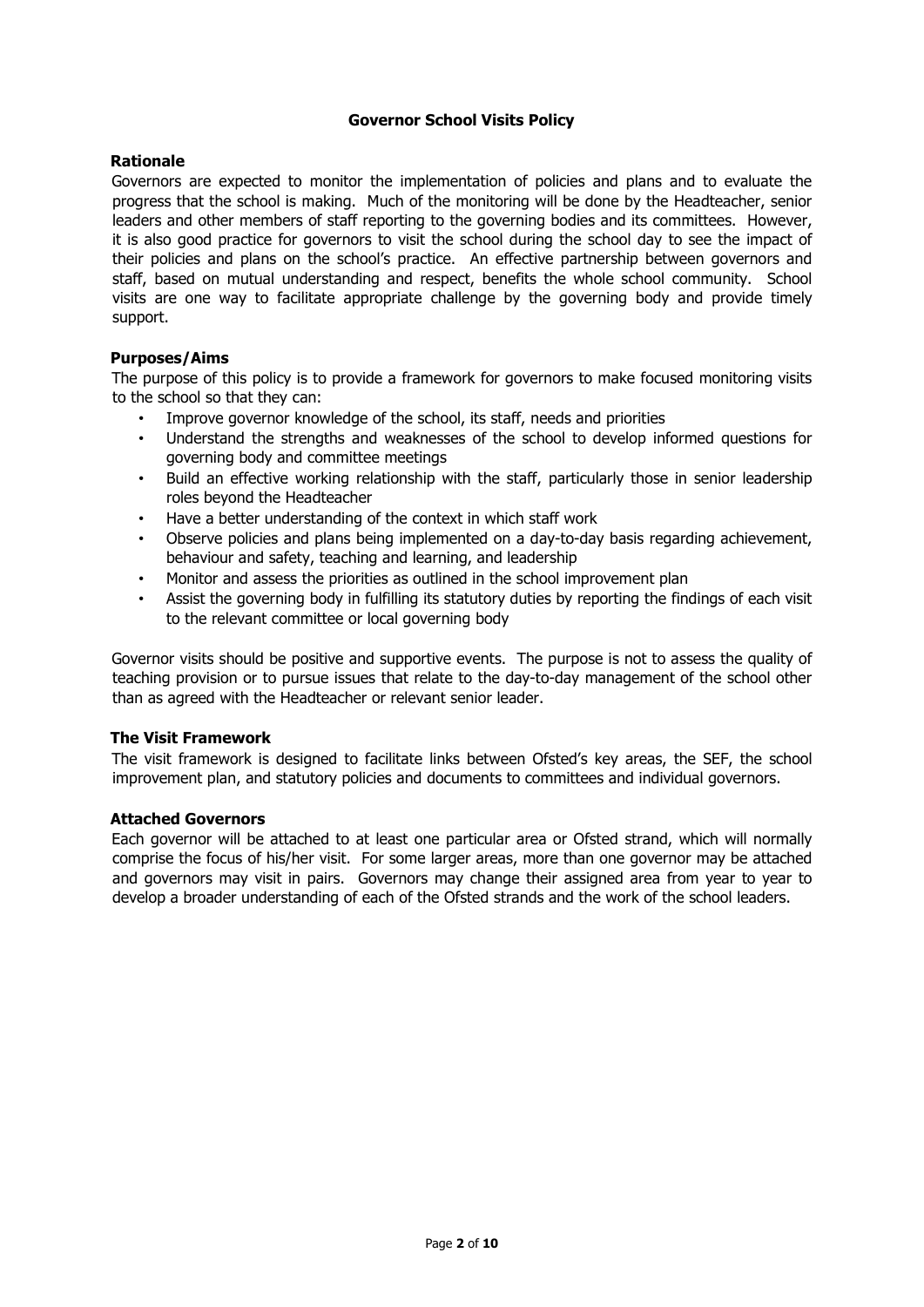The following chart outlines the focus areas for Governors' Visits and the range of possible discussion topics. This is not meant to be an exhaustive list. Topics for discussion should be agreed with the relevant senior leader prior to the visit.

| <b>Focus Area for</b><br><b>Visit</b>                                                      | <b>Possible Discussion Topics</b><br>(to be agreed prior to visit)                                                                                                                                                                                                                                                                    | <b>Timing of</b><br><b>Visit</b>                                           | <b>Relevant Senior</b><br><b>Leaders</b>                                      | <b>Attached</b><br>Governor(s) |
|--------------------------------------------------------------------------------------------|---------------------------------------------------------------------------------------------------------------------------------------------------------------------------------------------------------------------------------------------------------------------------------------------------------------------------------------|----------------------------------------------------------------------------|-------------------------------------------------------------------------------|--------------------------------|
| <b>Achievement</b>                                                                         | Current and projected<br>$\bullet$<br>attainment and progress of all<br>groups of students (e.g. see<br>questions in Appendix B and<br>Appendix C)<br>Areas of concern and<br>$\bullet$<br>intervention strategies                                                                                                                    | Following<br>publication of<br>Raise Online                                | <b><i>ODeputy Headteacher:</i></b><br>Impact                                  |                                |
| <b>Curriculum</b><br>implementation                                                        | Attitudes to learning (e.g. see<br>$\bullet$<br>questions in Appendix C)<br>Quality of learning (e.g. see<br>$\bullet$<br>questions in Appendix C)                                                                                                                                                                                    | <b>TBC</b>                                                                 | <b><i>ODeputy Headteacher:</i></b><br>implementation                          |                                |
| <b>Curriculum</b><br>implementation                                                        | Lesson Observation Policy<br>$\bullet$<br>Summary of teaching<br>$\bullet$<br>judgements and lesson<br>observation data<br>Strategies for improving<br>$\bullet$<br>teaching                                                                                                                                                          | During one<br>of the<br>scheduled<br><b>Reviews</b>                        | □Deputy Headteacher:<br>implementation                                        |                                |
| <b>Curriculum and</b><br><b>Provision (inc.</b><br><b>Alternative</b><br><b>Provision)</b> | Curriculum models and outline<br>$\bullet$<br>of provision (including<br>alternative provision)<br>$\bullet$<br>Factors impacting on<br>curriculum<br>Sex and Relationships<br>$\bullet$<br><b>Education Policy</b>                                                                                                                   | <b>TBC</b>                                                                 | <b><i>ODeputy Headteacher:</i></b><br><b>SDBA</b>                             |                                |
| <b>SEN Provision</b>                                                                       | <b>SEN Policy</b><br>$\bullet$<br>Issues and developments in<br>$\bullet$<br>SEN provision                                                                                                                                                                                                                                            | <b>TBC</b>                                                                 | <b>SENCO</b><br>$\bullet$<br>SLT line manager of<br>$\bullet$<br><b>SENCO</b> |                                |
| <b>Behaviour and</b><br><b>Safety</b>                                                      | Behaviour for Learning Policy<br>$\bullet$<br><b>Attendance Policy</b><br>$\bullet$<br>Attendance and exclusions<br>$\bullet$<br>data<br>Health and Safety Policy<br>$\bullet$                                                                                                                                                        | <b>TBC</b>                                                                 | <b>IDeputy Headteacher:</b><br><b>SDBA</b>                                    |                                |
| <b>Child</b><br><b>Protection and</b><br><b>Safeguarding</b>                               | <b>Child Protection Policy</b><br>$\bullet$<br>Safeguarding Policy<br>Current issues/concerns<br>$\bullet$                                                                                                                                                                                                                            | TBC/as<br>required                                                         | □Designated<br>Safeguarding Lead                                              |                                |
| <b>Leadership</b>                                                                          | Performance Management<br>$\bullet$<br>Policy and use of BlueSky<br>Notable outcomes of PM<br>$\bullet$<br>Strategic use of School<br><b>Reviews</b><br>Strategies to develop staff/<br>$\bullet$<br>leadership (e.g. see questions<br>in Appendix B and Appendix C)<br>Mapping of strategic<br>responsibilities across the<br>school | <b>TBC</b> but<br>following<br>Performance<br>Management<br><b>Reviews</b> | □Headteacher                                                                  |                                |

\* Assistant Head: Quality may also be involved in some visits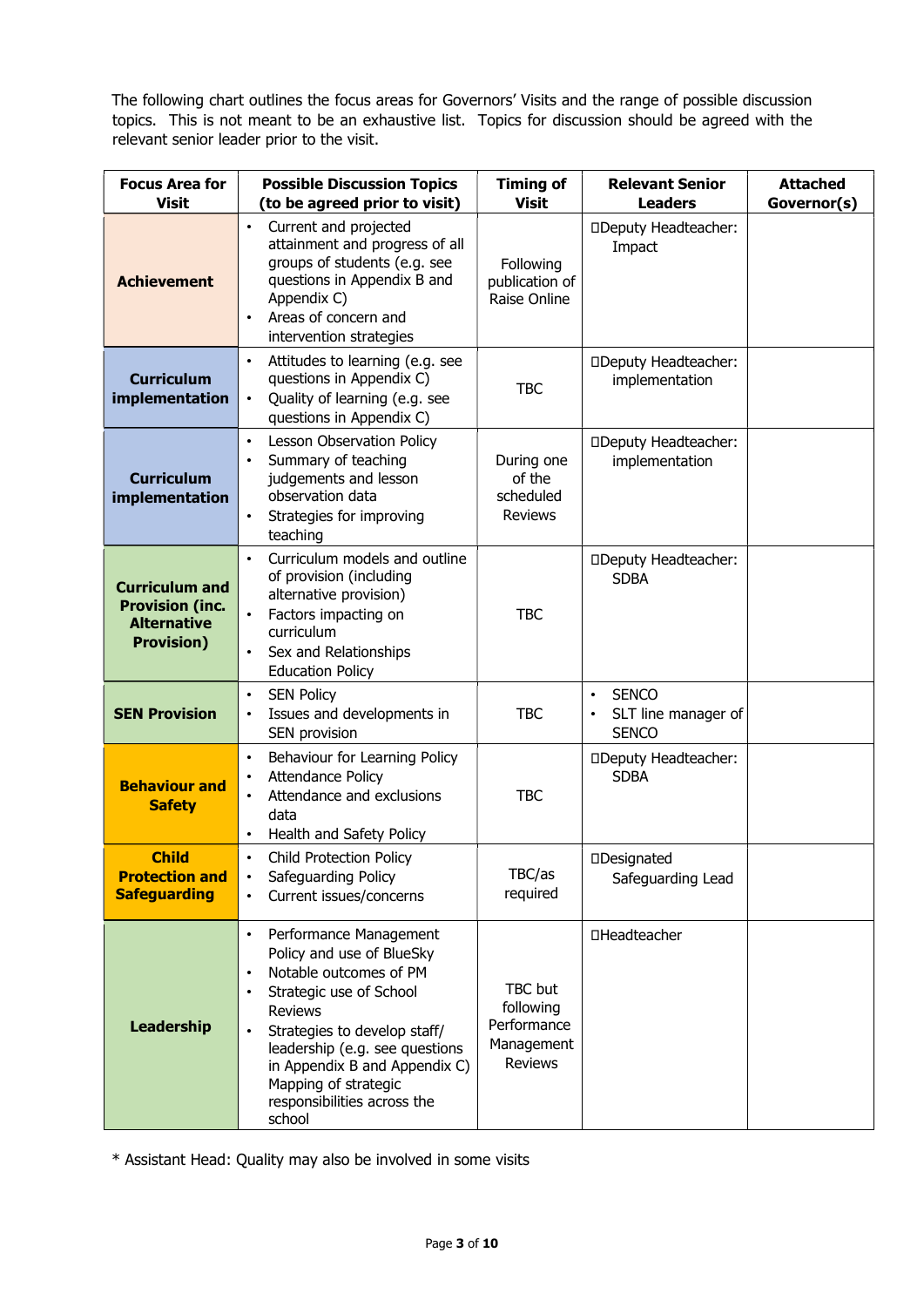## Timings of Visits

There will be a minimum of one visit per area scheduled in a school year, usually in the Spring Term. Each visit should be strategically timed to coincide with the ongoing work of the school, and therefore some visits may occur at times other than in the Spring Term. The specific dates for visits will be proposed to attached governors by relevant senior leaders in conjunction with the school calendar.

Once senior leaders and the attached governors agree specific visit dates, the senior leaders will inform the Headteacher's PA and the Clerk who will publish/update a calendar of visits for all governors. Governors' visits will be published on the school calendar also.

# Before The Visit

A carefully planned visit by a governor can generate evidence that will inform decision-making by the whole governing body or its committees.

- In the weeks leading up to a visit, the governor(s) should see suggestions from staff identified above about what would be appropriate to look for and how to make the most out of an upcoming visit in relation to the specific Ofsted strand, the SEF, the school improvement plan, and/or any relevant statutory policies and documents.
- Governor Visit activities might include:

 $\circ$ Discussions with the Deputy Headteacher and/or Assistant Headteacher(s)  $\circ$ Supported Progress Review of related aspects of School Improvement Plan oReview of related documents and data (e.g. attainment, progress, attendance, Sleuth behaviour reports, exclusions, lesson observations) with Deputy/Assistant

Headteacher(s) oFocused Teaching and Learning Walks

oStaff Voice and/or Student voice oPresentations about

methods/strategies/new developments oReview of policy documents

- Governors should also refer to the documents 'School performance monitoring questions for governors' (Appendix B) and 'Further questions governors could ask/evidence they could see' (Appendix C).
- In advance of each visit, the specific focus, agenda, duration of visit and details will be discussed and agreed with the relevant Deputy Headteacher or designated contact.
- The length of a governor visit will depend on the focus area, but it is anticipated that each visit will last 2 – 3 hours. Some visits may indeed be shorter.
- The agenda for the visit and any relevant paperwork or preparation material will be provided to the governor and any staff involved at least one week prior to the visit.
- The governor(s) will prepare by reading all relevant documentation/guidance/papers.
- In the interest of transparency, all staff involved will be made fully aware of the focus of the visit.

## During The Visit

- Governors must sign in at reception on arrival, wear their school identification badge or collect and wear the visitor badge for the duration of the visit, and return the visitor badge when signing out at the end of the visit.
- Governors need to be aware that staff members have to be discreet about some information, particularly if it pertains to individual students or staff. Staff will attempt to anonymise any information or examples of work; however, in any situation when governors are able to identify individuals in discussions, governors must be fully mindful of and committed to absolute confidentiality in such circumstances.
- Staff will endeavour to be prepared and answer questions as fully as possible during a visit but may need to provide some information in a follow-up to the visit.
- If there are to be any classrooms visits, appropriate conduct includes: sending positive messages (smiling, being interested, joining in, asking questions without interrupting the teaching and learning) and avoiding negative messages (staying silent, making notes whilst in the room, asking too many questions, etc.)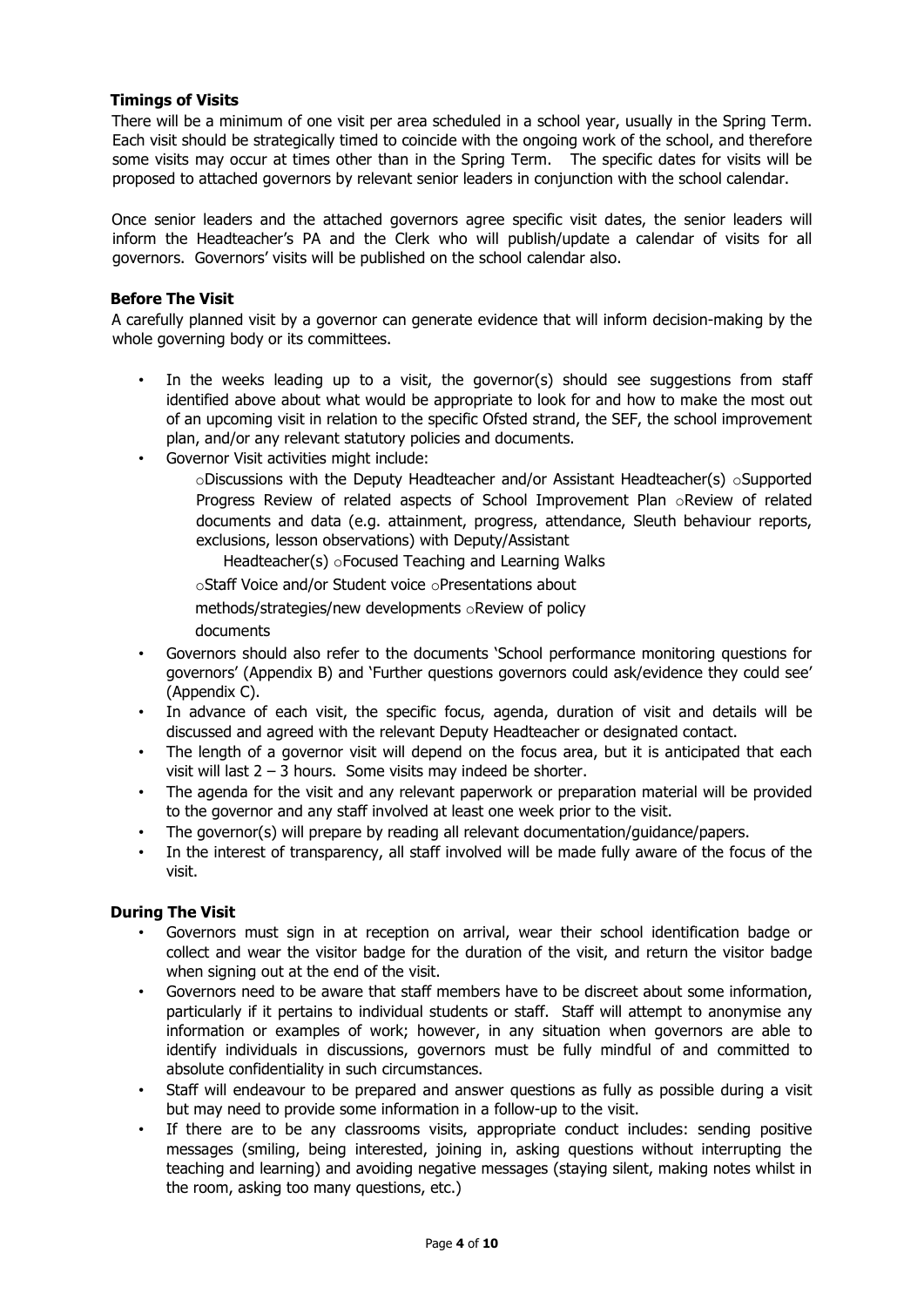- At the end of each visit, the governor will discuss their observations with the staff and Deputy Headteacher involved and clarify any points they are uncertain about.
- The Deputy Head and governor(s) will jointly agree key points to report to their committee.
- Before leaving the school, the governor(s) will aim to discuss their observations with the Headteacher, if this has been agreed. They will agree how and when they will report to the relevant committee.
- Any urgent concerns, for example, about child safeguarding or matters relating to health and safety, should be reported immediately to the Designated Senior Person (DSP).

#### After The Visit

- Using the pro-forma (Appendix A), a draft record of the visit will be discussed/refined with the senior staff involved and copied in the first instance to the Headteacher.
- Once agreed as an accurate record, it will be circulated to all governors.
- Governors' visits will be an agenda item at committee and, where relevant, issues may be raised at local governing body meetings.
- At the final meeting of each academic year, the Vice Chair will report the number of visits conducted, the areas of focus, a summary of action points, analysis and recommendations for the following year. This report and minutes of meetings when reports of visits were discussed will enable the governing body's understanding of the school's performance. This report will also generate data for the leadership and management section of the summary of selfevaluation.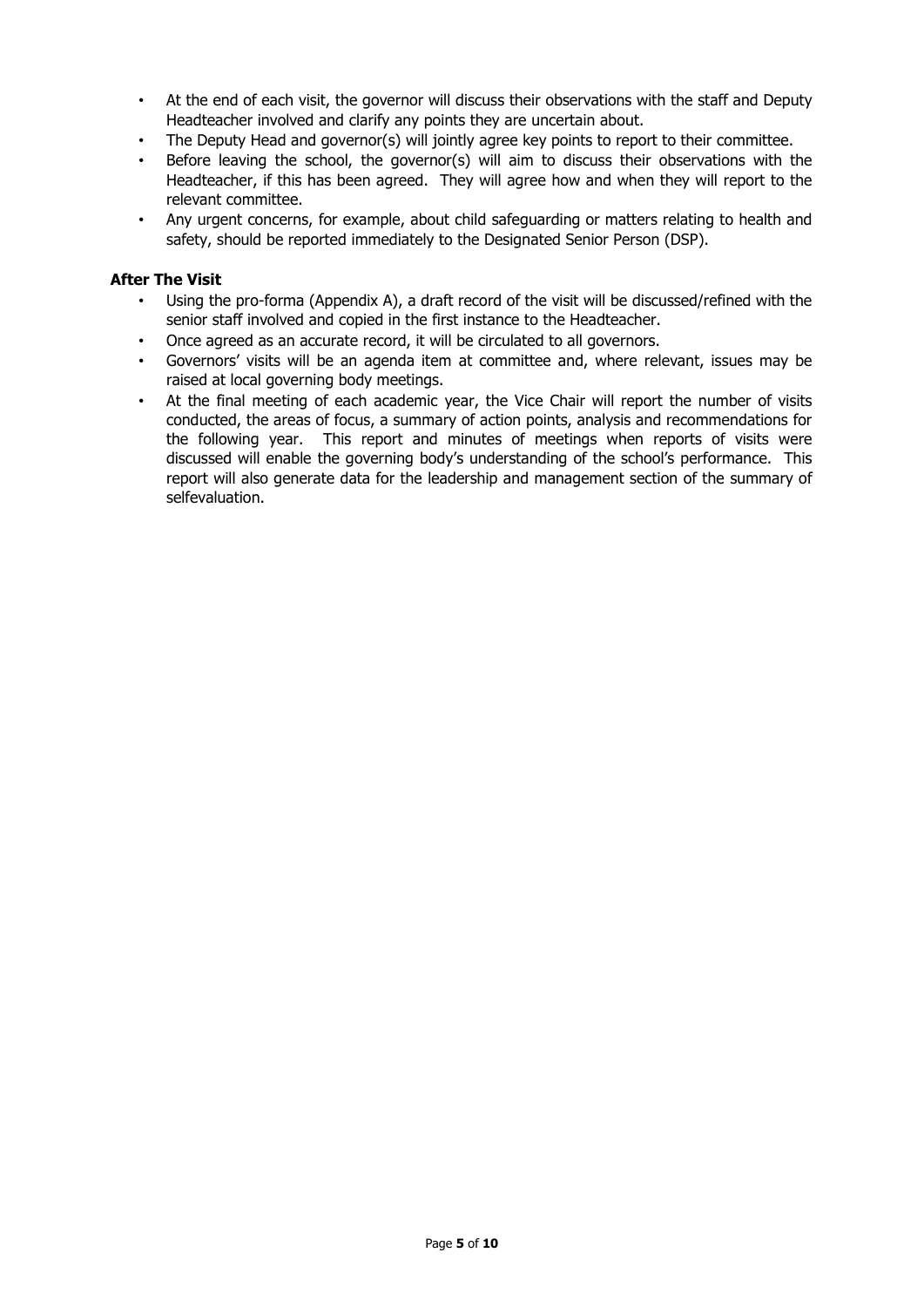# Record of Governor Visit

| Name                                                                                                                                | Date       |  |  |  |  |  |
|-------------------------------------------------------------------------------------------------------------------------------------|------------|--|--|--|--|--|
| Committee                                                                                                                           | LG Contact |  |  |  |  |  |
| Purpose and Focus of Visit (How does the visit related to an Ofsted strand or priority in the SIP,<br>SEF or statutory policy?)     |            |  |  |  |  |  |
| Governor observations and comments (Describe the main components/aspects of the visit. What<br>did you see/do? What did you learn?) |            |  |  |  |  |  |
|                                                                                                                                     |            |  |  |  |  |  |
| Key Issues arising for the committee/governing body                                                                                 |            |  |  |  |  |  |
| Date shared with Headteacher/LG link/other staff involved                                                                           |            |  |  |  |  |  |
| Date shared with Committee/Governing Body                                                                                           |            |  |  |  |  |  |
| Action(s) agreed by the governing body with regard to this visit                                                                    |            |  |  |  |  |  |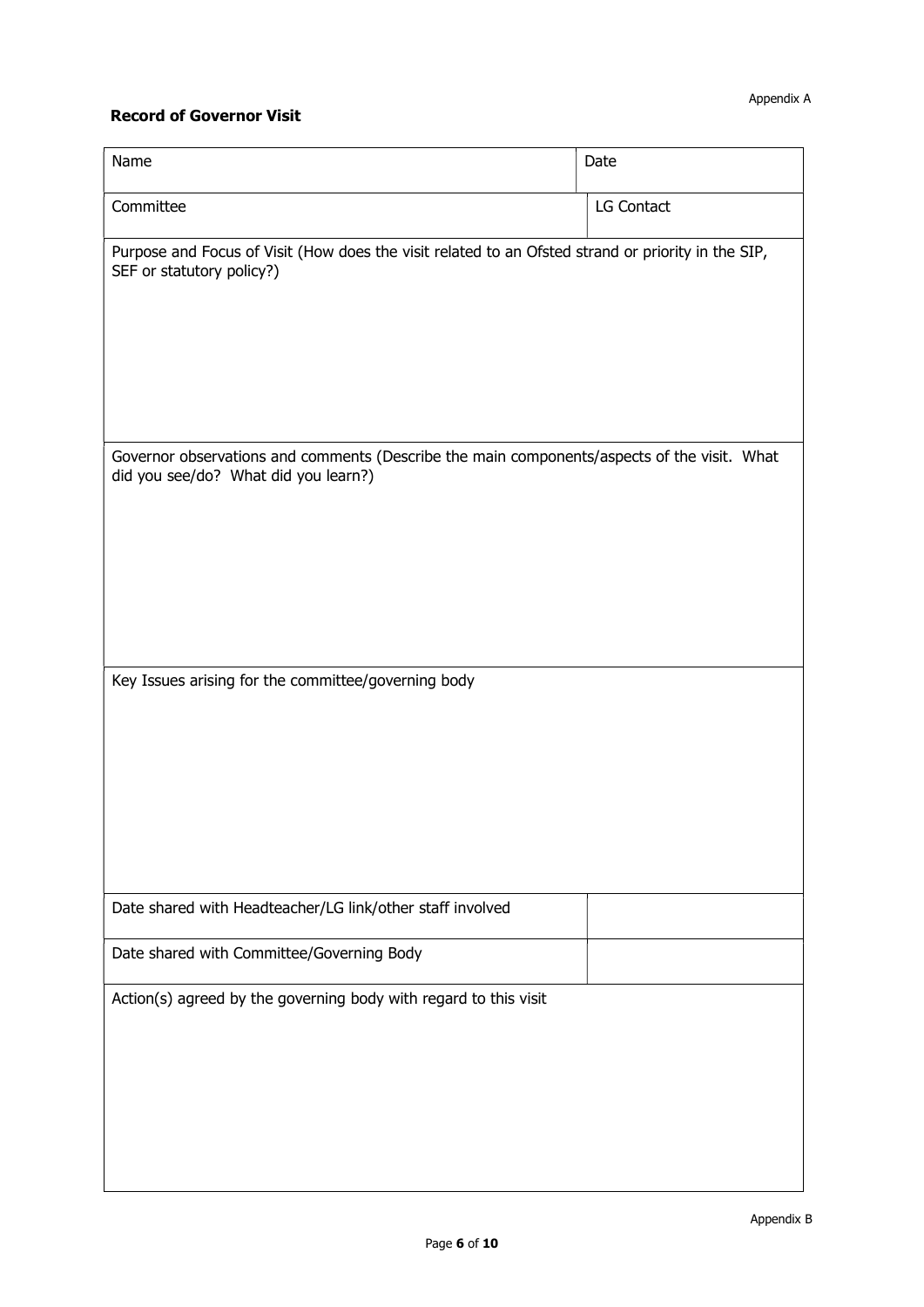## School performance monitoring questions for governors

| <b>Achievement Standards</b>                                                                                                                |                                                                                                                                                                                                                                                                                                                                                                                                                                                                                                                                                                                                                                                                                                                                                                                                                                                                                                                                                                 |                                                                                                                                             | <b>Quality of Teaching</b>                                                                                                                                                                                                                                                                                                                                                                                                                                                                                                                                                                                                                                                                                                                                                                                                                                                                                                                                                                              |                                                                                                                                             | <b>Leadership and</b>                                                                                                                                                                                                                                                                                                                                                                                                                                                                                                                                                                                                                                                                                                                                                       |
|---------------------------------------------------------------------------------------------------------------------------------------------|-----------------------------------------------------------------------------------------------------------------------------------------------------------------------------------------------------------------------------------------------------------------------------------------------------------------------------------------------------------------------------------------------------------------------------------------------------------------------------------------------------------------------------------------------------------------------------------------------------------------------------------------------------------------------------------------------------------------------------------------------------------------------------------------------------------------------------------------------------------------------------------------------------------------------------------------------------------------|---------------------------------------------------------------------------------------------------------------------------------------------|---------------------------------------------------------------------------------------------------------------------------------------------------------------------------------------------------------------------------------------------------------------------------------------------------------------------------------------------------------------------------------------------------------------------------------------------------------------------------------------------------------------------------------------------------------------------------------------------------------------------------------------------------------------------------------------------------------------------------------------------------------------------------------------------------------------------------------------------------------------------------------------------------------------------------------------------------------------------------------------------------------|---------------------------------------------------------------------------------------------------------------------------------------------|-----------------------------------------------------------------------------------------------------------------------------------------------------------------------------------------------------------------------------------------------------------------------------------------------------------------------------------------------------------------------------------------------------------------------------------------------------------------------------------------------------------------------------------------------------------------------------------------------------------------------------------------------------------------------------------------------------------------------------------------------------------------------------|
|                                                                                                                                             |                                                                                                                                                                                                                                                                                                                                                                                                                                                                                                                                                                                                                                                                                                                                                                                                                                                                                                                                                                 |                                                                                                                                             |                                                                                                                                                                                                                                                                                                                                                                                                                                                                                                                                                                                                                                                                                                                                                                                                                                                                                                                                                                                                         |                                                                                                                                             | <b>Management</b>                                                                                                                                                                                                                                                                                                                                                                                                                                                                                                                                                                                                                                                                                                                                                           |
| $\bullet$<br>$\bullet$<br>$\bullet$<br>$\bullet$<br>$\bullet$<br>$\bullet$<br>$\bullet$<br>$\bullet$<br>$\bullet$<br>$\bullet$<br>$\bullet$ | How is our school currently<br>performing?<br>Which groups are at risk of<br>underachieving? (e.g. FSM,<br>looked after children,<br>gender, ethnicity, SEN)<br>What progress are we<br>making with narrowing<br>gaps?<br>What % of our children are<br>making or exceeding<br>expected rates of progress?<br>How do standards compare<br>with national standards?<br>Are results better in some<br>subjects than others? Do we<br>know why? What are we<br>doing about that?<br>How does the school's<br>performance compare with<br>LA averages?<br>How does the school's<br>performance compare with<br>that of similar schools?<br>How does the school's<br>current performance<br>compare with its previous<br>performance? What is the<br>trend in results over the last<br>three years?<br>Have some subjects/year<br>groups shown a marked<br>improvement this year? If<br>so, why?<br>What are the attitudes of<br>students towards their<br>learning? | $\bullet$<br>$\bullet$<br>$\bullet$<br>$\bullet$<br>$\bullet$<br>$\bullet$<br>$\bullet$<br>$\bullet$<br>$\bullet$<br>$\bullet$<br>$\bullet$ | How often are teachers<br>observed teaching?<br>How are staff trained to<br>observe colleagues? How<br>are their judgements<br>moderated?<br>What % of lessons are<br>outstanding/good/requiring<br>improvement/inadequate?<br>□What is the trend?<br>How else do we judge the<br>quality of teaching? (Work<br>scrutiny. Plans. Feedback<br>from students, parents,<br>staff. Results.)<br>How do teachers ensure<br>that all students are<br>appropriately challenged?<br>How do teachers highlight<br>progress within lessons?<br>What do teachers do when<br>they see students<br>underachieving?<br>To what extent do teachers<br>seek the views of their<br>students about learning?<br>What professional support<br>do teachers get to help<br>them teach more<br>effectively?<br>How do support staff<br>contribute to teaching and<br>learning?<br>What professional support<br>do support staff get to help<br>to maintain and improve<br>their contribution to raising<br>pupil achievement? | $\bullet$<br>$\bullet$<br>$\bullet$<br>$\bullet$<br>$\bullet$<br>$\bullet$<br>$\bullet$<br>$\bullet$<br>$\bullet$<br>$\bullet$<br>$\bullet$ | How do the governing body<br>and the leadership team:<br>Provide a clear vision and<br>sense of common purpose<br>among key stakeholders?<br>□Foster high aspirations?<br>Maintain an explicit focus on<br>pupil achievement?<br>Plan strategically?<br>Adopt a proactive stance to<br>change?<br>Demonstrate a commitment<br>to equality and inclusion?<br>Promote the personal<br>development and wellbeing<br>of learners?<br>Ensure that rigorous<br>selfevaluation keeps the<br>summary of self-evaluation<br>current and informs plans?<br>Make effective use of<br>performance data?<br>Ensure sound financial and<br>resource management?<br>Practise distributed<br>leadership?<br>Ensure that all judgements<br>about performance are<br>based on sound evidence? |
|                                                                                                                                             |                                                                                                                                                                                                                                                                                                                                                                                                                                                                                                                                                                                                                                                                                                                                                                                                                                                                                                                                                                 |                                                                                                                                             |                                                                                                                                                                                                                                                                                                                                                                                                                                                                                                                                                                                                                                                                                                                                                                                                                                                                                                                                                                                                         |                                                                                                                                             |                                                                                                                                                                                                                                                                                                                                                                                                                                                                                                                                                                                                                                                                                                                                                                             |

Appendix C

# Further questions governors could ask/evidence they could see

The following questions are based on questions in the NAO publication 'Improving School Performance. A guide for school governors' and the Ofsted briefing for inspectors: 'The quality of teaching and the use of assessment to support learning'. Use them as a guide in a meeting or on school visits – it is not intended you work systematically through the list.

Discuss with the Headteacher how best to use these questions to help you gradually build up a picture of the school's strengths and areas for development. Think about what evidence could be provided in relation to each question. For example, you wouldn't need to ask if students were proud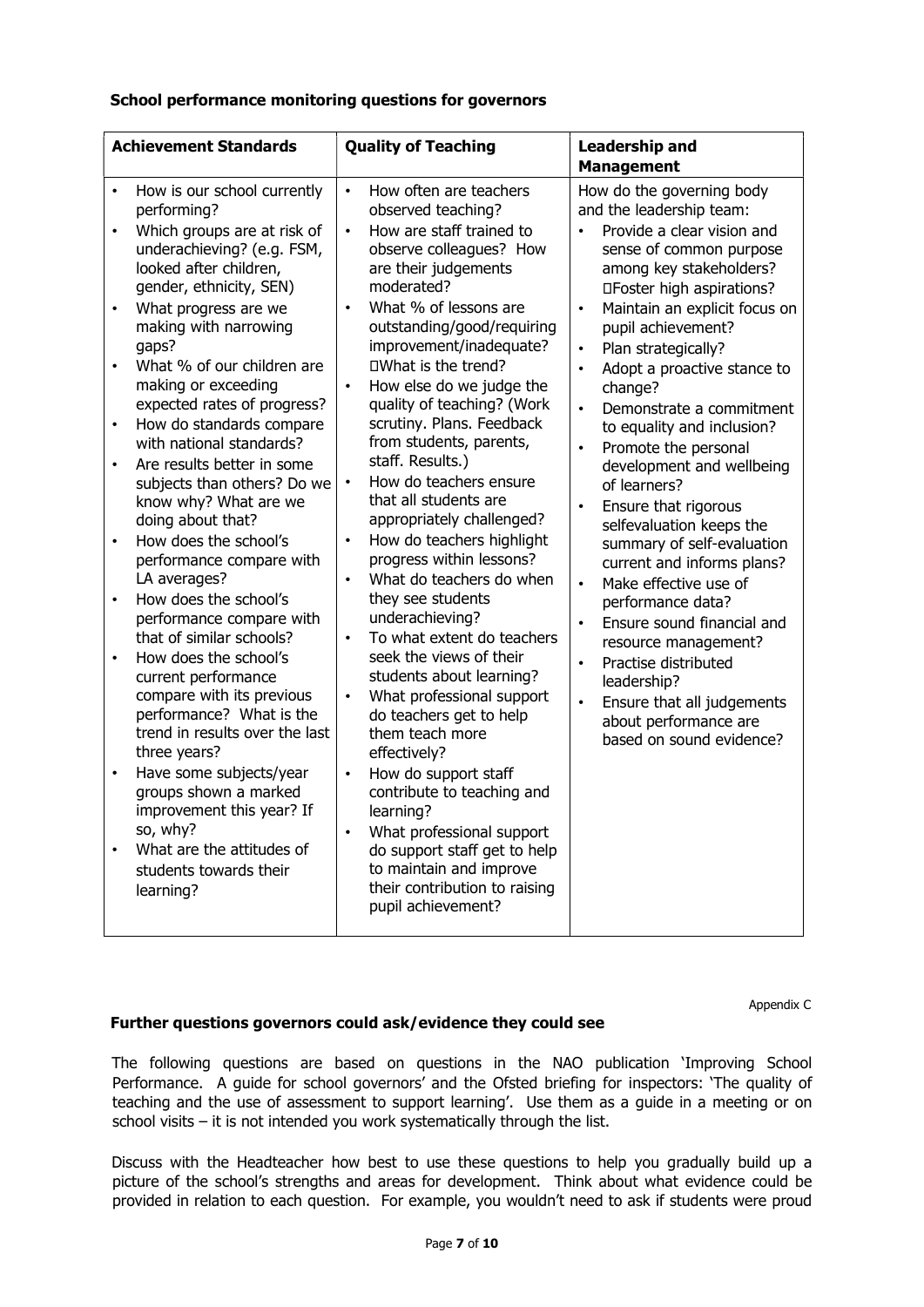of their work if you observed them in class, sharing their work with their peers, pointing out where their work is displayed, taking it home to show their parents.

## Making learning attractive to students

- 1. What processes do we have in place to involve students in decision making, such as school council or pupil access to the governing body? How do we know they are effective?
- 2. To what extent do these processes represent the views of all students, including those from minority groups, those with learning difficulties and those who rarely ask or answer questions? How do we know? What have we done in response to listening to students?
- 3. Have we carried out subject audits to find out how interested and motivated students are in lessons and what particular things they like or dislike about the subject? What were the findings? What action has been taken?
- 4. How often/to what extent do teaching staff have regular joint planning meetings to discuss what teaching and learning approaches work best across the curriculum to interest and motivate students? Have there been any significant changes in practice? If so what impact have they had?
- 5. How do Curriculum Leaders, KS Directors and subject co-ordinators gain access to, and keep up to date with, resources that are proven to involve students most effectively in teaching and learning? Are they being used to best effect? Are we achieving value for money?
- 6. What training do staff have to ensure they understand how information and communications technology such as interactive whiteboards can best be used to make learning attractive to students? How effective is it?
- 7. How do we judge whether students are engaged, working hard, making a good effort, applying themselves, concentrating and productive?
- 8. How do we know if students are happy with their work? Are they proud of it?
- 9. Are students interested in their work and in what they are learning? Or are they easily distracted?
- 10. What, if any, additional resource would significantly improve the quality of teaching and learning?
- 11. What impact does marking have on helping students understand how well they are doing and what they need to do to improve?

## Quality of teaching

- 1. What system is in place for recording observations of teaching?
- 2. How does it relate to the Ofsted framework?
- 3. Who observes teaching and what training have they had?
- 4. How are decisions made about who and what to observe?
- 5. How are judgements moderated?
- 6. How do we share best practice?
- 7. Which aspects of teaching are most in need of improvement and what action is being taken?
- 8. How do school systems support teachers to improve their teaching or maintain outstanding teaching?

## Quality of learning

- 1. Are students engaged/interested in their work? (Could be answered via a learning walk)
- 2. Are students making links between previous/new learning?
- 3. Are students working independently? Are they self-reliant?
- 4. How well do students collaborate with each other?
- 5. How well do students follow routines/expectations?
- 6. How often/well do students act on the feedback/marking they receive?
- 7. How well do students respond to questions?

## Monitoring students' attainment and progress

- 1. Are there significant differences in the performance of:
	- Students eligible for free school meals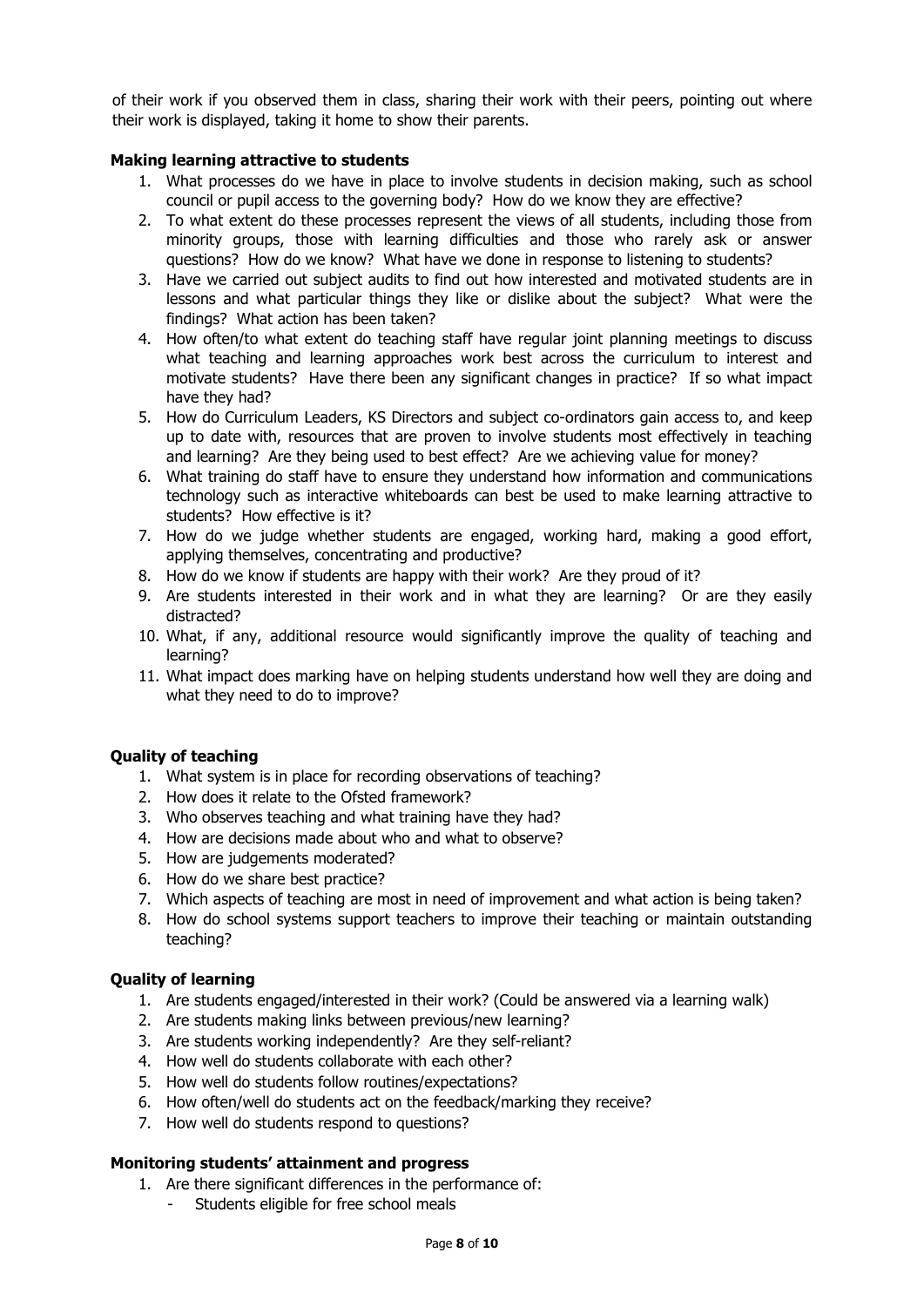- Girls and boys (NB reading and writing)
- Children in care
- Child carers
- Students with special educational needs
- Very able students
- Students with English as an additional language and the others The majority and any other minority groups, such as travellers?
- 2. If so, what are our interventions and how successful are they?
- 3. Specifically how much impact has the pupil premium had on narrowing the FSM gap?
- 4. What do we do to ensure a culture of high expectations and achievement?
- 5. What percentage of students are making the expected rate of progress?
- 6. Are there differences between the attainment and progress of different classes, year groups or key stages, and if so, why? Have we put in place action plans to tackle weaknesses? What impact are these having?
- 7. How do we ensure that our targets are stretching for all students?
- 8. Do staff understand and use the various sources of information about the school's performance, including RAISE Online reports? If not, how can we improve confidence and competence in data analysis? (Governors also need to understand RAISE Online and other school performance data so should ensure they ask questions to secure their own understanding.)
- 9. How do we use our systems to monitor students' attainment and progress to identify students who are working at relatively low levels as well as more able students who could move on more quickly?
- 10. How good are our Key Stage 3, 4 and 5 results especially the percentage of students gaining L5+ in English and Maths/5+ A\*-C including English and Mathematics?
- 11. Is performance consistent across all subjects?
- 12. What percentage of students met their targets/exceeded their targets/failed to meet their targets? (By KS, year group and subject)
- 13. How do students' results in English/Maths/Science compare with other schools nationally?
- 14. Where have we improved? Do we know why?

## Staff development and deployment

- 1. How are decisions made about developing individual teachers and the staff as a whole?
- 2. How are decisions made about developing support staff?
- 3. How are decisions made about deploying support staff?
- 4. What impact has been achieved from the staff development budget in the past year? What evidence is there to confirm that?

## In meetings with the Achievement team (DHAAL and AHAs), you could also explore:

- 1. The system for target setting and assessing students' progress
- 2. External exam/test results and teacher assessment results (anonymised)
- 3. The work of a range of students average, below average and above average (anonymised)
- 4. RAISE Online data, Fischer Family Trust and other pupil progress and achievement data (anonymised)

# Special Needs

- What proportion of the budget is allocated to SEN?
- How are students with special educational needs integrated into lessons?
- How have Individual Education Plans (IEPs) been adapted to support students in their lessons?
- How do staff, students and parents view the effectiveness of personal support plans (PSPs)?
- What works well? What if anything needs to be done differently?

## **Communication**

• What do we do to promote student voice?